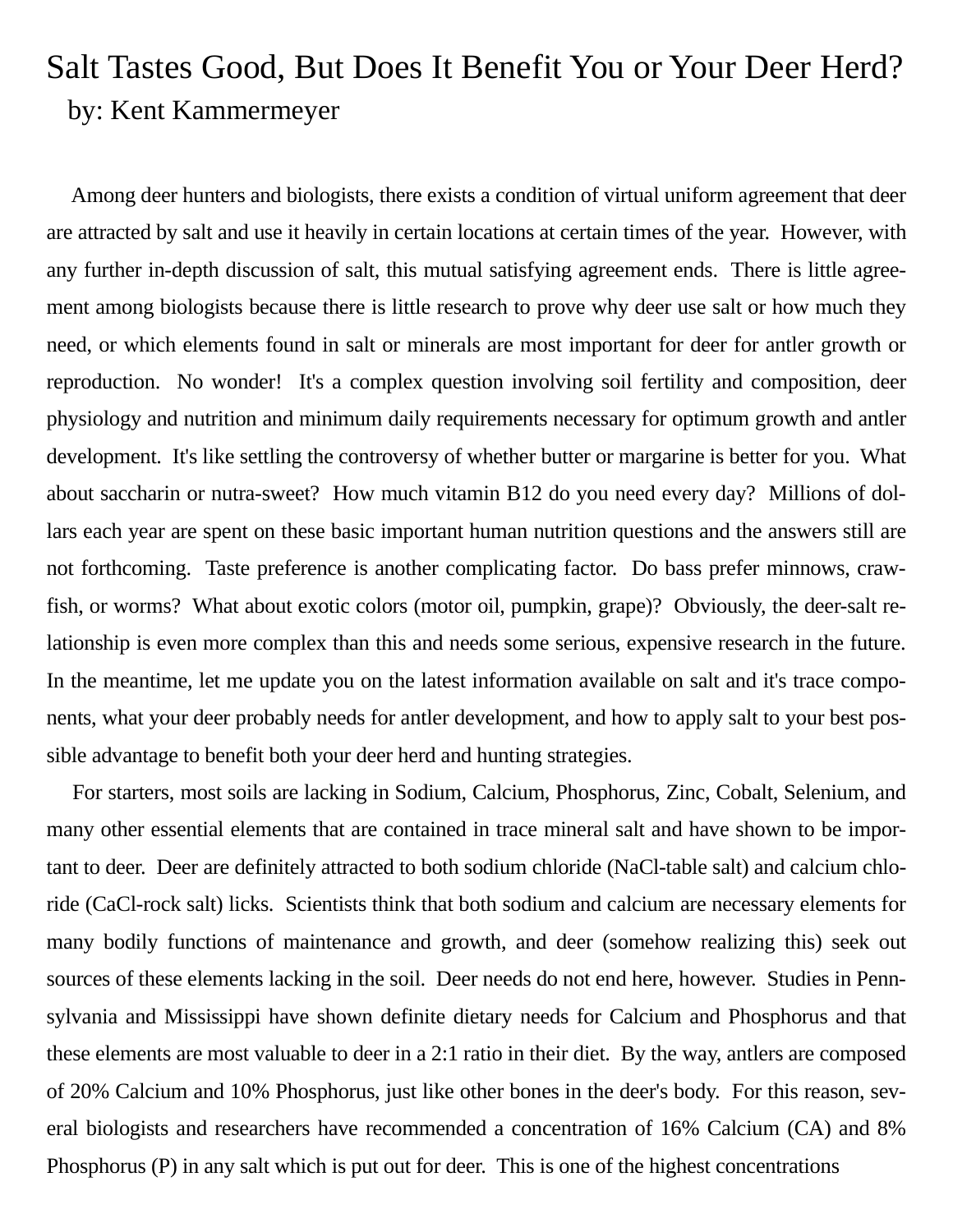currently available in commercial salt mixes and is sufficient to provide deer the elements necessary for antler growth and other functions. Pennington's Rackmaster Deer Minerals (25 lb bag) has 16:8 CA:P and 45% salt (NaCl). When asked to provide these high concentrations in block form, dealers and manufacturers of salt say that they cannot provide high concentrations of the two elements in block form but they can provide them in loose granular form packed in bags. First recommendation: Don't buy salt blocks. Your money is better spent on loose salt formulations with high percentages of Calcium (16%) and Phosphorus (8%). Total Sodium Chloride in these bags should run between 30% and 50% with various trace percentages of Zinc, Magnesium, Manganese, Sulfur, Copper, Iodine, Cobalt, and Selenium. This bag salt is available from several sources and brand names including Pennington Seed Company (see above). It varies widely in price ranging from \$6 to over \$20 per 25 lbs of the mixture. Pennington's mix is \$7.50/bag. Price can often be a function of how pretty or ugly the package is - remember that deer won't eat the package anyway.

 Let me summarize the scoop on salt up to this point. Salt (both rock salt and table salt) definitely attract deer and deer need both Sodium and Calcium for optimum growth and maintenance where these are lacking in the native soils as they are in most of the U.S. Phosphorus is also a very important element lacking in the soil and provided by some salt formulations in a 2:1 ratio with Calcium. Other trace minerals may be important but their need by deer is less well known. So far, we know that deer are attracted by salt and deer need some of the elements contained in salt formulations.

What else? Deer apparently need and use salt the most in spring and summer when vegetation is lush, bucks are growing antlers and does are carrying or raising fawns. Peak months of usage for salt appear to be the months of April, May and June. After June, usage tapers off gradually through the summer until finally stopping completely sometime in the fall. Deer usage of salt, basically conforms to the growing season for native vegetation, again hinting that elements contained in salt are missing from the native vegetative diets of deer and the deer are seeking these out from the salt.

 For the greatest benefit of your deer herd and antler growth, your salt should be applied in March so that it is fresh and available to deer when they seek it the most - especially during new antler growth. Another reason for application of salt in March has been supplied by Georgia DNR biologist Reggie Thackston of Forsyth, who completed a research project monitoring the longevity of salt in the soil and its usage by deer. Reggie's results indicated that salt leached through the soil very quickly even on heavy clay soils. In only 3 weeks after he applied

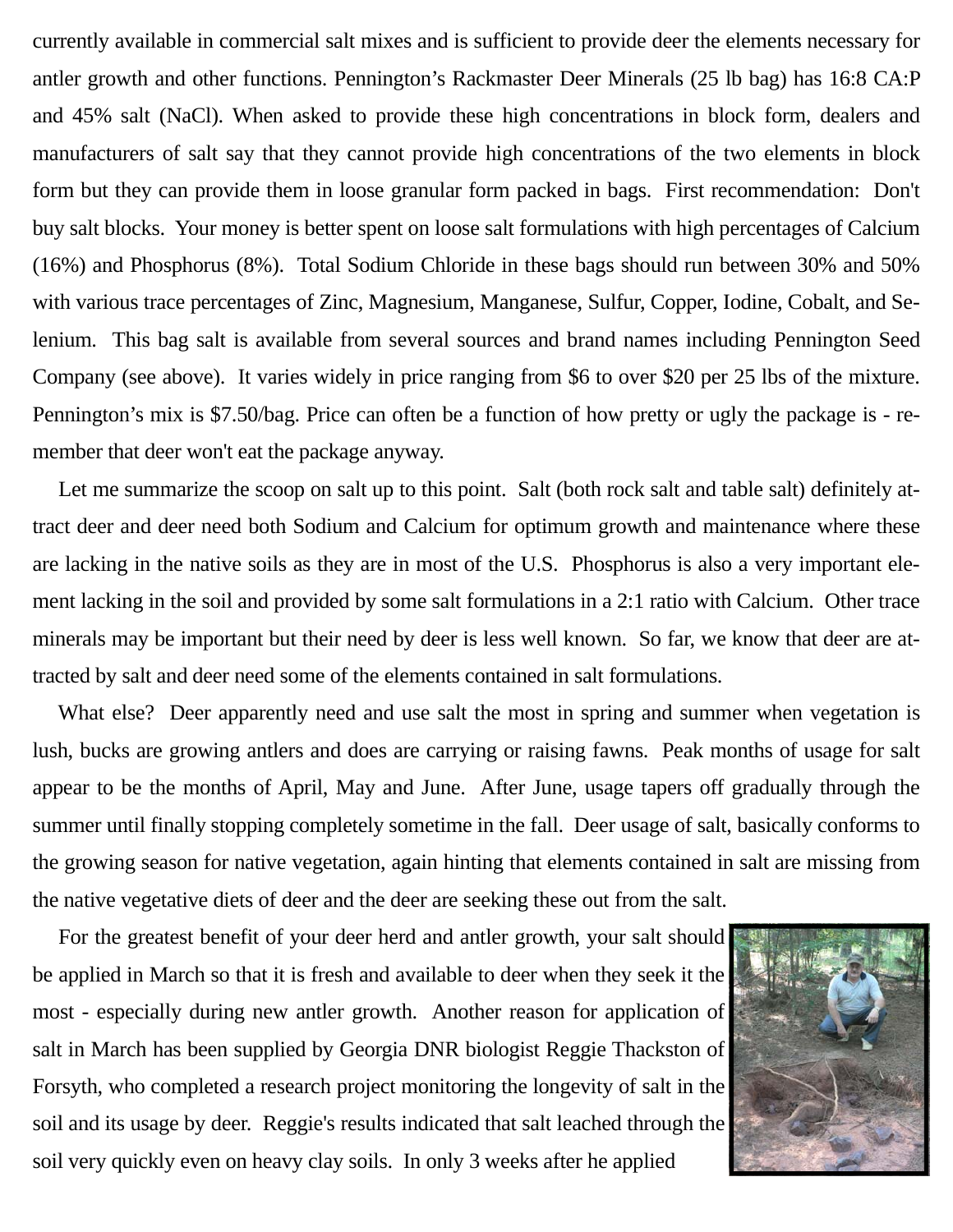a mineralized salt formulation to the soil, the concentration of salt was greatest at the 3 to 6 inch depth while that of Calcium and Phosphorus remained highest at the surface of the soil. This phenomenon may indicate at least 3 things: 1) Attractiveness of deer to sodium may decline quickly over time, as it leaches downward; 2) Deer dig deeply in salt licks to seek leached sodium at lower levels; and, 3) Reapplication of pure Sodium Chloride (without Calcium or Phosphorus) once more per year (possibly in June) may increase attractiveness of salt licks and encourage more usage of the Calcium and Phosphorus which remains available at the soil surface. Time will tell if these results continue to hold true or are replicated by other research.

 With the questions what and when answered, the next questions are where and how much. Without a doubt, the best soil for a salt lick is heavy clay. Sand is the worst. The obvious reason was explained above - salt quickly leaches downward and disappears. It leaches much slower in clay. It also runs off much slower on flat ground. The ideal spot for salt then is a flat clay ridgetop in a shallow depression mixed lightly with the soil. One 50 lb bag per site would not be too much. One salt lick per 300 acres (one-half square mile) would be a good rule of thumb to make these sites available to all the deer on your property. Any more than this would probably be wasted and any less may not be enough.

 One club that I am familiar with got a little carried away a couple of years ago with salt. Knowing that a little can be a good thing, and that obviously a lot more is even better, this club proceeded to put out 1 1/2 tons of salt on 900 acres! One of the members was heard describing their deer as well preserved with high blood pressure! Seriously folks, deer don't need this much salt. Until we find out differently or better, go by the 50 lbs per 300 acre rule and spend the rest of your money on lime, fertilizer, and food plots. By the way, it is no coincidence that lime supplies Calcium and Magnesium and fertilizer supplies Phosphorus. Sound familiar?



 The general rule about salt application and formulation should apply to all regions of the country including Mountains, Ridge and Valley, Piedmont, and Coastal Plain. Only one problem exists on the Coastal Plain in some localities and that is lack of heavy clay soils. Salt application here will obviously need to be at more frequent intervals, possibly 3 to 4 times per growing season. Possible use of troughs or plastic or metal liners for salt licks may greatly increase their longevity and effectiveness.